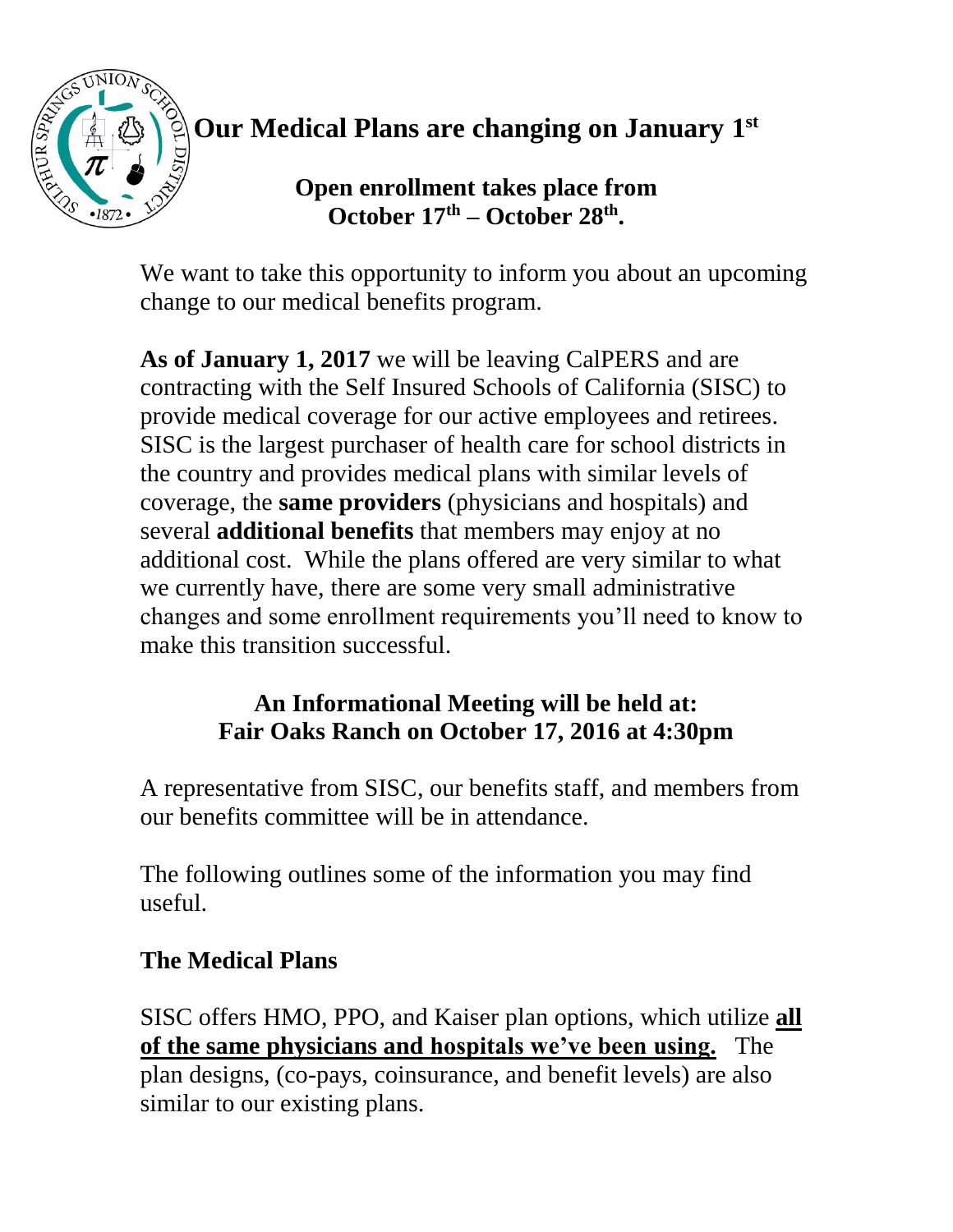The following lists some additional information you may find helpful which are specific to HMO, PPO, and Kaiser members.

## **I. HMO members**

The SISC HMO plans are similar to our current HMO plan offerings, but have slightly better benefits and costs less.

- Co-pays for physician services will be \$10 as opposed to the \$15 that we currently pay through CalPERS HMOs
- Generic medications are available at no cost if members fill their prescriptions via mail order or purchase their generic medication at Costco. (Please note that members do not need to be Costco members to use the Costco pharmacy)

SISC offers two HMO plans:

- 1. The Anthem Traditional HMO which utilizes the full range of contracted providers (**widest network**)
- 2. The Anthem Select HMO which utilizes a smaller number of contracted providers (**narrower network**)

The plan designs of these two offerings are identical, the only difference is the number of physicians that are contracted and the cost of the plans. The Anthem Select HMO (**narrower network**) costs significantly less each month.

 Facey Medical Group Members can enroll in the **Anthem Select HMO plan** as this is the least expensive HMO and it does include the Facey Medical Group.

Anthem will assign a primary care physician (PCP) to you, **however please don't be concerned**, as soon as you recieve your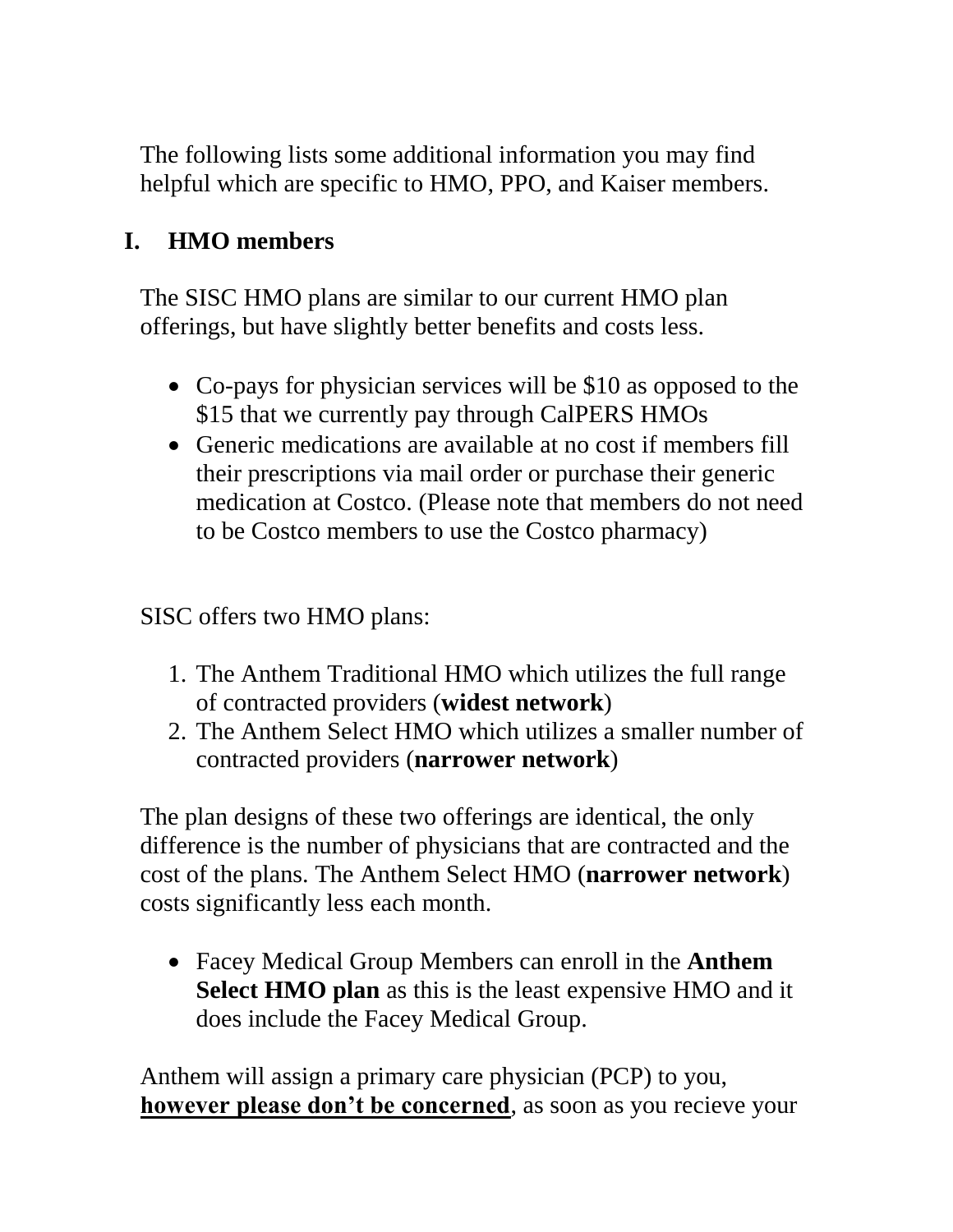medical card, simply call Anthem (the number will be on the card) and request the PCP you'd like. Please remember that all dependents can have individual primary care physicians.

# **II. PPO members**

The SISC PPO plans utilize the **exact same** Anthem Blue Cross Network (**all of the same Physicians and Hospitals**) that our current CalPERS PPO plans use. This is the same network we used with REEP.

The SISC plans cost less than the CalPERS plans and provide a slightly higher level of benefit.

- The out of pocket maximum (the most you will have to pay out of pocket in a calendar year) has been reduced by \$1,000 per individual
- Generic medications are available at no cost if members fill their prescriptions via mail order or purchase their generic medication at Costco. (Please note that members do not need to be Costco members to use the Costco pharmacy)

There are 3 SISC Anthem Blue Cross PPO plans that are offered, which correspond to the 3 current CalPERS Anthem Blue Cross PPO plans.

- 1. SISC's PPO Plan 80-G \$20 Anthem Classic PPO **full network** is similar to the PersChoice plan
- 2. SISC's PPO Plan 80-G \$20 Anthem Select PPO **narrow network** is similar to the PersSelect plan
	- a. The plan design of these two plans are identical—the only difference is the network of contracted providers
- 3. SISC's PPO Plan 90-G \$20 Anthem Classic PPO is similar to the PersCare plan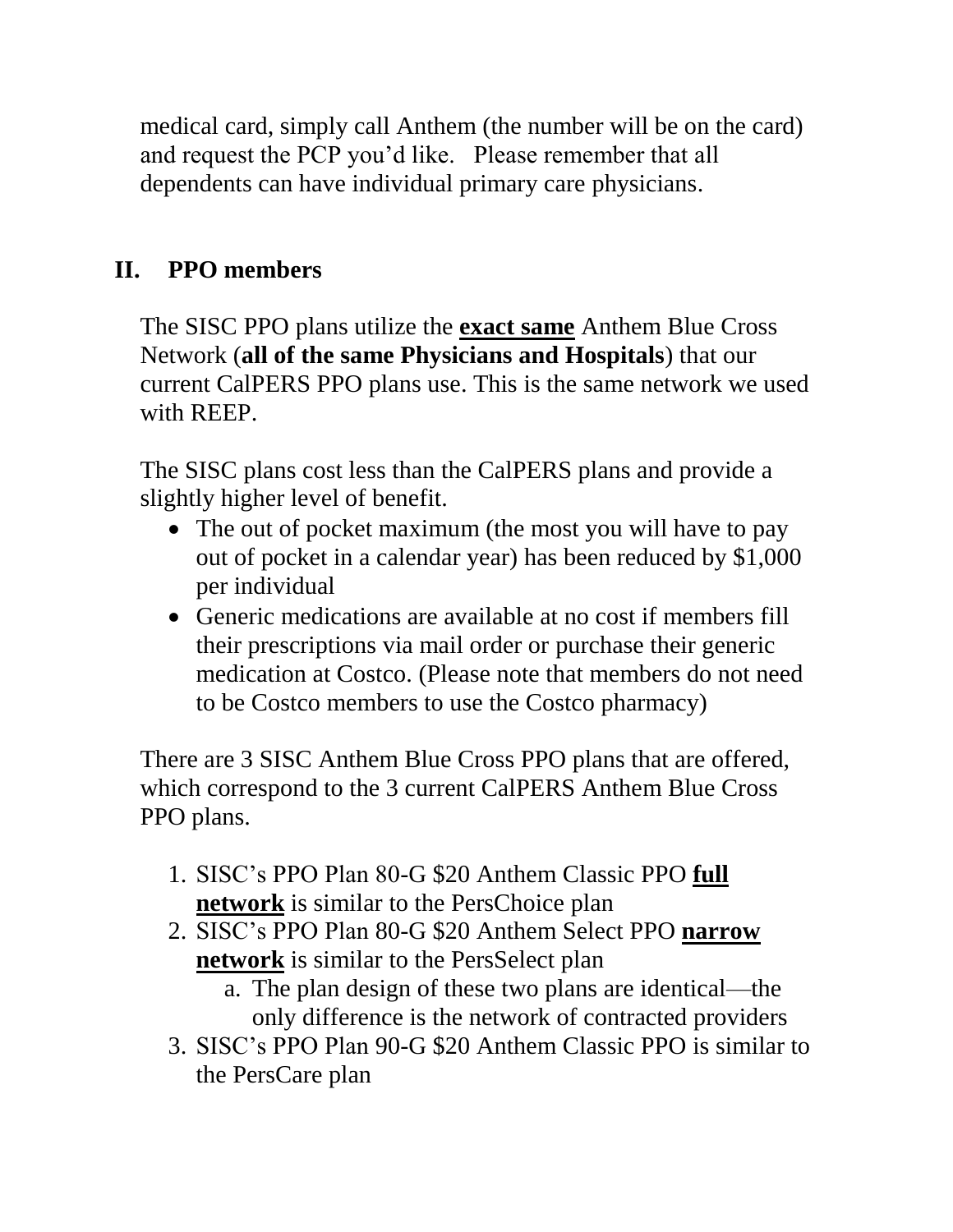### **III. Kaiser Permanente**

Like our current CalPERS Kaiser plan, SISC offers a \$15 co-pay plan that has very similar levels of benefit. Current Kaiser members who enroll in the SISC Kaiser plan will retain their same member identification numbers.

A side by side comparison of all of the plan designs is attached.

### **IV. Cash In-Lieu**

Employees who have other insurance coverage and have elected Cash-in-lieu of benefits prior to this open enrollment may continue to receive this election. Please note, however, that if the cash-in-lieu election has not been made prior to this open enrollment, this will not be an option moving forward to full time employees.

### **Additional Ancillary Benefits**

SISC provides the following additional benefits that weren't available through CalPERS that we hope you will utilize.

- Employee Assistant Program (EAP) at no cost to members
- Remote expert medical second opinion service at no cost to members
- On site flu shots and bio-metric screenings at no cost to members. (Please do not wait until January to get your flu shot)
- Anthem PPO and HMO members have access to 24/7 telemedicine for a \$5 co-pay